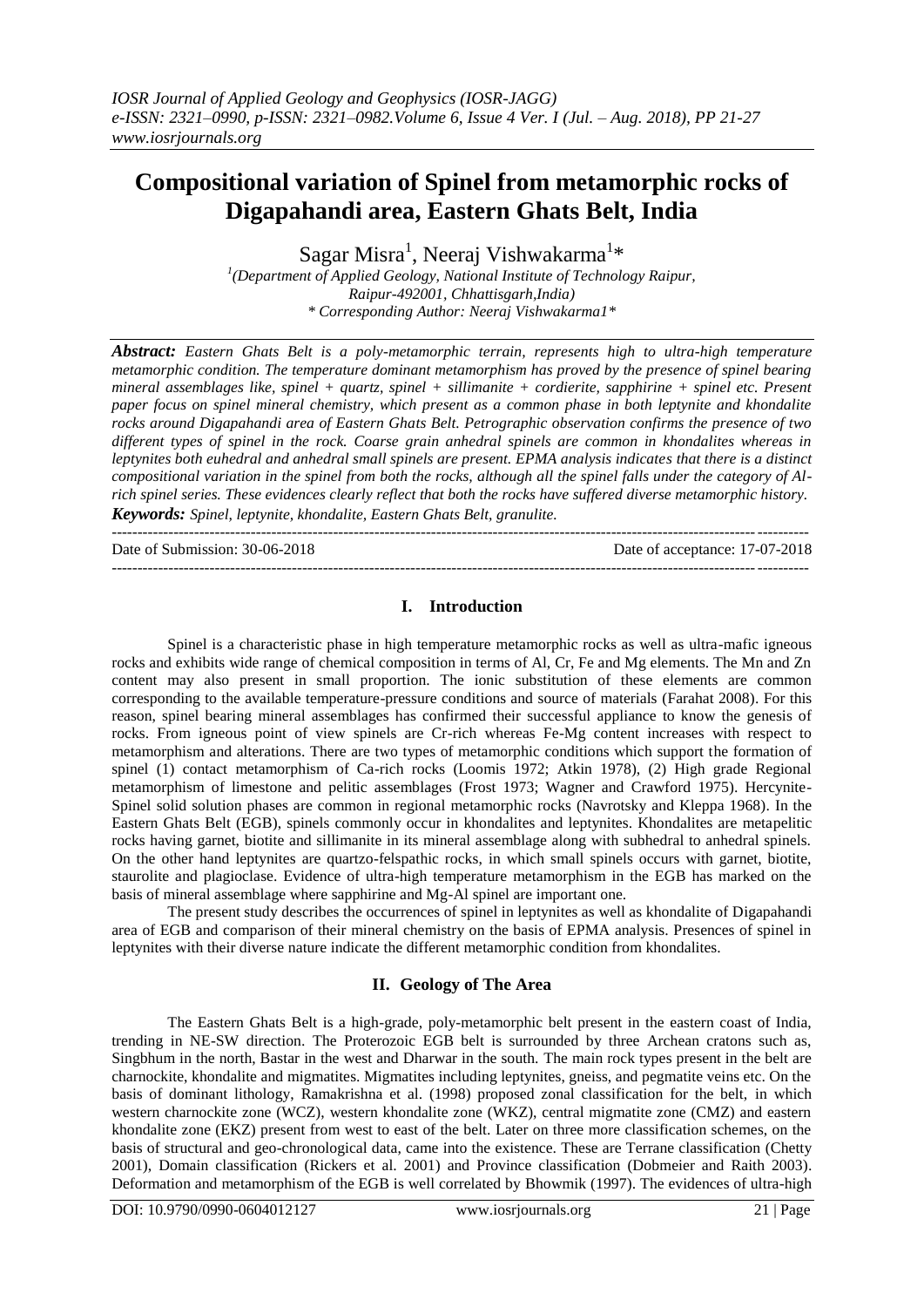temperature metamorphism have also been reported form the EGB (Bose et al. 2011; Das et al. 2011).

Digapahandi area of Ganjam district Odisha forms the eastern part of Eastern Ghats Province, where migmatites are present as dominant rocks whereas khondalites and charnockites present in small proportion. Migmatites of the area are classified as leptynites and are most abundant (Figure 1). Charnockites are present as massif bodies. Patchy charnockites are also present with in leptynites as small irregular patches. Khondalites are commonly present as small bodies within the leptynites at several places. The occurrences of spinel are evident in khondalites and leptynites (Figure 2a and 2b).

## **III. Petrography**

In the area under investigations spinels from leptynites are marked as one group whereas spinels from khondalites marked as second group. In the former case, spinels are found to occur as small patches within leptynites, specially in the region where charnockite get in contact with leptynites. Here spinels are euhedral to subhedral in shape, coarse to fine grained with random orientation (Figure 3a). Whereas in the later case i.e khondalites, spinels are randomly distributed throughout. These spinels are coarse grained and anhedral in shape (Figure 3b). Reaction textures suggest that the spinels in khondalites are indicative of peak metamorphic condition that to be prograde in nature.

The common mineral assemblage of leptynites is quartz + feldspar + biotite + garnet  $\pm$  spinel. Staurolite and ilmenite are also present at few places. Leptynites of the area generally exhibit inequigranular texture. Feldspars are present as porphyroblats. Garnet varies in size from fine to coarse grain which equally distributed all over the rock. Spinels are infrequently present as small randomly oriented; euhedral to subhedral grains and commonly occur as inclusions within the feldspar. This feature indicates towards the relict nature of the spinel minerals that represent pre-peak metamorphic assemblage. Myrmekitic intergrowth of feldspar is also common in leptynites.

Khondalites are characterized by strong schistosity. The mineral assemblages are sillimanite + biotite + garnet + spinel + feldspar + quartz  $\pm$  ilmenite. The parallel arrangement of biotite and sillimanite develop the schistosity in the rock. Spinels are abundant and are found to occur as coarse grained with anhedral shape. Fractures are common in these spinels. At some places early formed quartz grains are present as inclusions within the spinel.

### **IV. Mineral Chemistry**

In order to determine the chemical composition of spinel from both the rock types, EPMA analyses were carried out at Electron Probe Laboratory in IIT Bombay (India) by using Cameca SX Five electron micro probe, operating at 15 keV accelerating voltage and 20na beam current. The beam size of the instrument is 1 µm and dwell time for each analysis around three minutes. EPMA data are represented by the weight percentage of major oxides. Raw data of spinel are processed through the application End-Members Generator (EMG) of Ferracutti et al. (2015). All the calculations including the  $Fe<sub>2</sub>O<sub>3</sub>$  calculation from FeO (Total), cation proportions and also end-members of spinel group minerals are calculated through the above mentioned application. The results of analysis are shown in the table 1.

The general formula of spinel group of minerals is X  $Y_2 O_4$ , where X represent Mg<sup>+2</sup>, Fe<sup>+2</sup>, Zn, Mn and Ni and Y represent  $Al^{+3}$ , Fe<sup>+3</sup> and  $Cr^{+3}$ . Spinel group further subdivided in to three series as per the trivalent cation in Y site (Deer et al. 1972). These are Spinel series (Al), Magnetite series (Fe<sup>+3</sup>) and Chromite series (Cr). Among them, the spinels from the rocks of study area of EGB are marked as Al-rich spinel (Figure 4). As per the binary classification diagram (Deer et al. 1972) for spinel group of minerals, the spinel from leptynite falls under the hercynite variety whereas the spinel from khondalite belongs to the pleonaste variety (Figure 5). Hercynite-Spinel solid solution phases are common in the regionally metamorphosed rocks (Navrotsky and Kleppa 1968).

From EPMA analysis it is clear that the  $Al_2O_3$  and MgO contents are higher in spinel from khondalites whereas the FeO<sup>T</sup> and ZnO contents are higher in the spinel from leptynite rocks. The other contents are almost similar in spinel from both the rocks. Overall the  $Cr_2O_3$  content is low in spinel from both the rocks and the value ranges from 0.01 to 0.13 wt%. The higher ZnO content of spinel (0.7 - 1.1 wt.%) in leptynites indicates that the substantial gahnite content is present in the spinel from leptynites. Similarly, the presence of high magnesium content in spinels from khondalite indicates towards the higher grade of metamorphism for khondalites as compared to leptynites (Oh et al. 2006). The X<sub>Mg</sub> ratio is also higher in spinel from khondalite than leptynite. The Fe<sup>+3</sup> versus Al as well as Fe<sup>+2</sup> versus Mg binary plots (Figure 6a and 6b) for spinel from the study area indicates that the Al - Fe<sup>+3</sup> and Mg - Fe<sup>+2</sup> substitutions are also common in the spinel from both the rocks.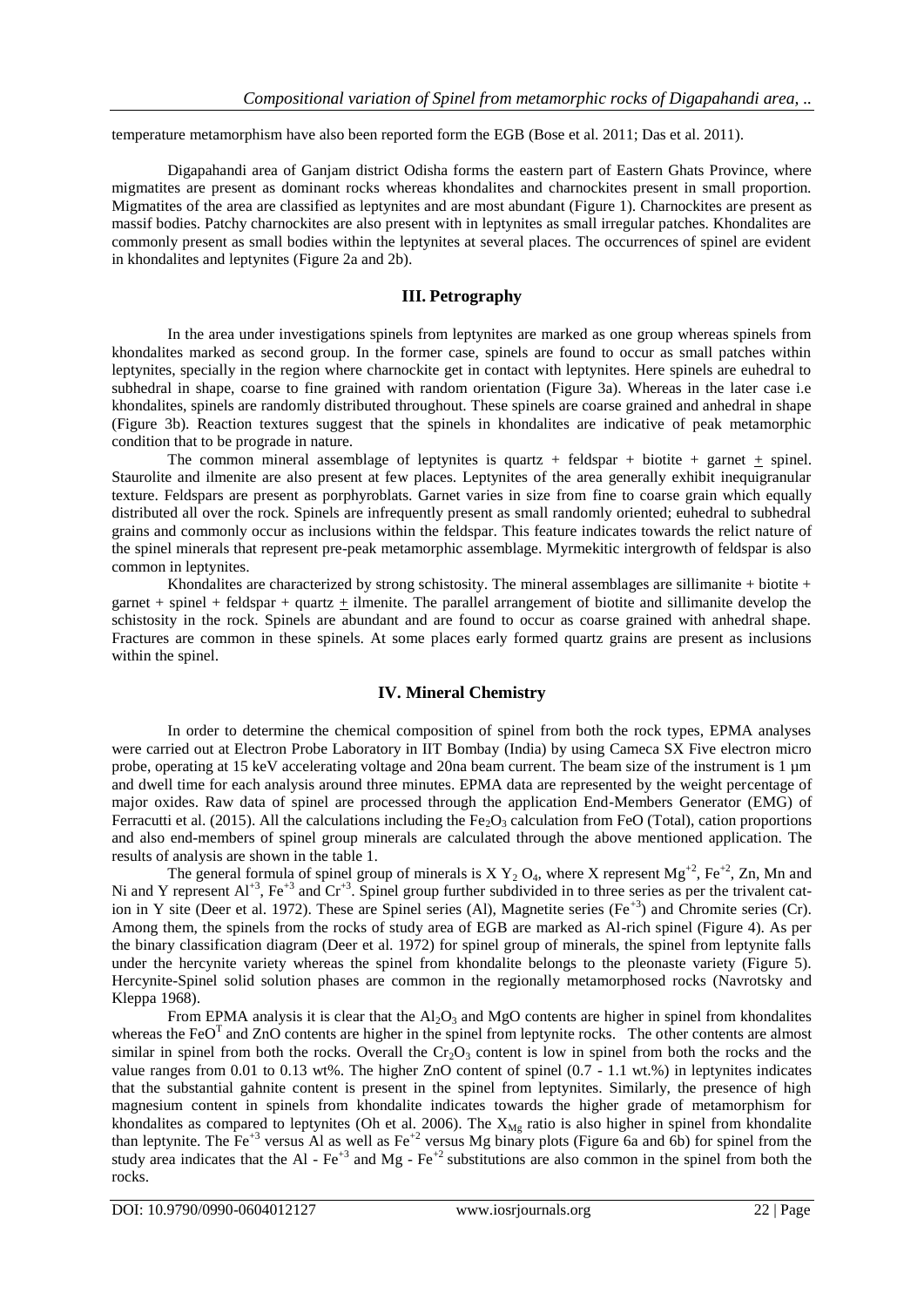

**V. Figures and Tables**

**Figure 1 -** Geological Map around Digapahandi area, District – Ganjam, Odisha, showing distribution of different rocks



**Figure 2 –** Mode of occurrence of spinel. (a) Occurrence of small spinel bearing assemblages within leptynites form Digapahandi area. (b) Alternate layers of spinel bearing assemblages within khondalites form Digapahandi area.



**Figure 3** – Photomicrographs of thin section. (a) Fine, euhedral to subhedral, randomly oriented spinel grains within feldspar of leptynites. (b) Coarse grained, anhedral shaped, fractured spinel in khondalites. Also notice the small rim of garnet around spinel.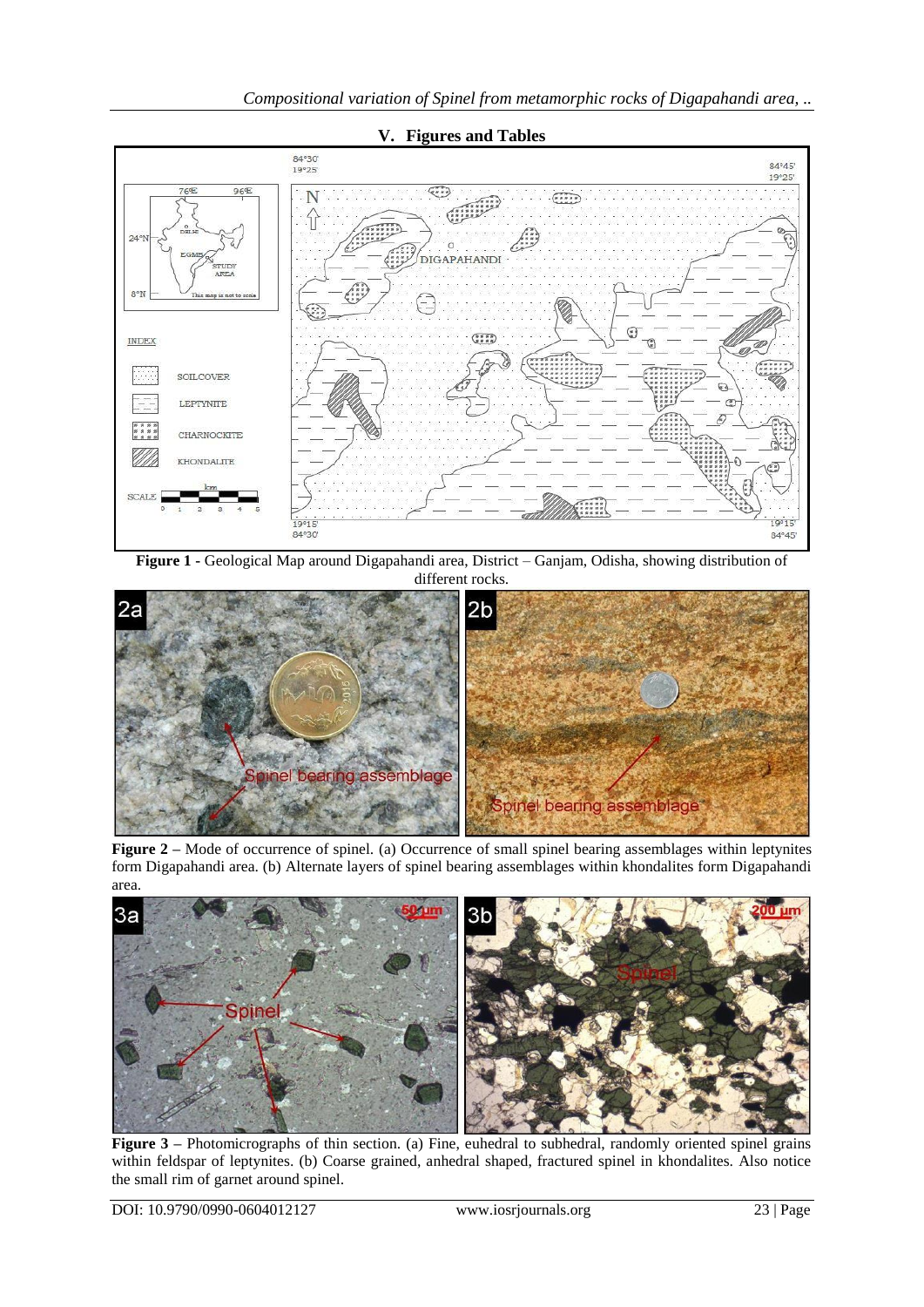

**Figure 4** –  $\text{Fe}^{+3}$  –  $\text{Cr}^{+3}$  – Al<sup>+3</sup> triangular plot for spinels from leptynites and khondalites of Digapahandi area, EGB.



**Figure 5 –** Classification diagram for spinel group of minerals (after Deer et al. 1972). Spinel from leptynite and khondalite of Digapahandi area falls under hercynite variety and pleonaste variety respectively.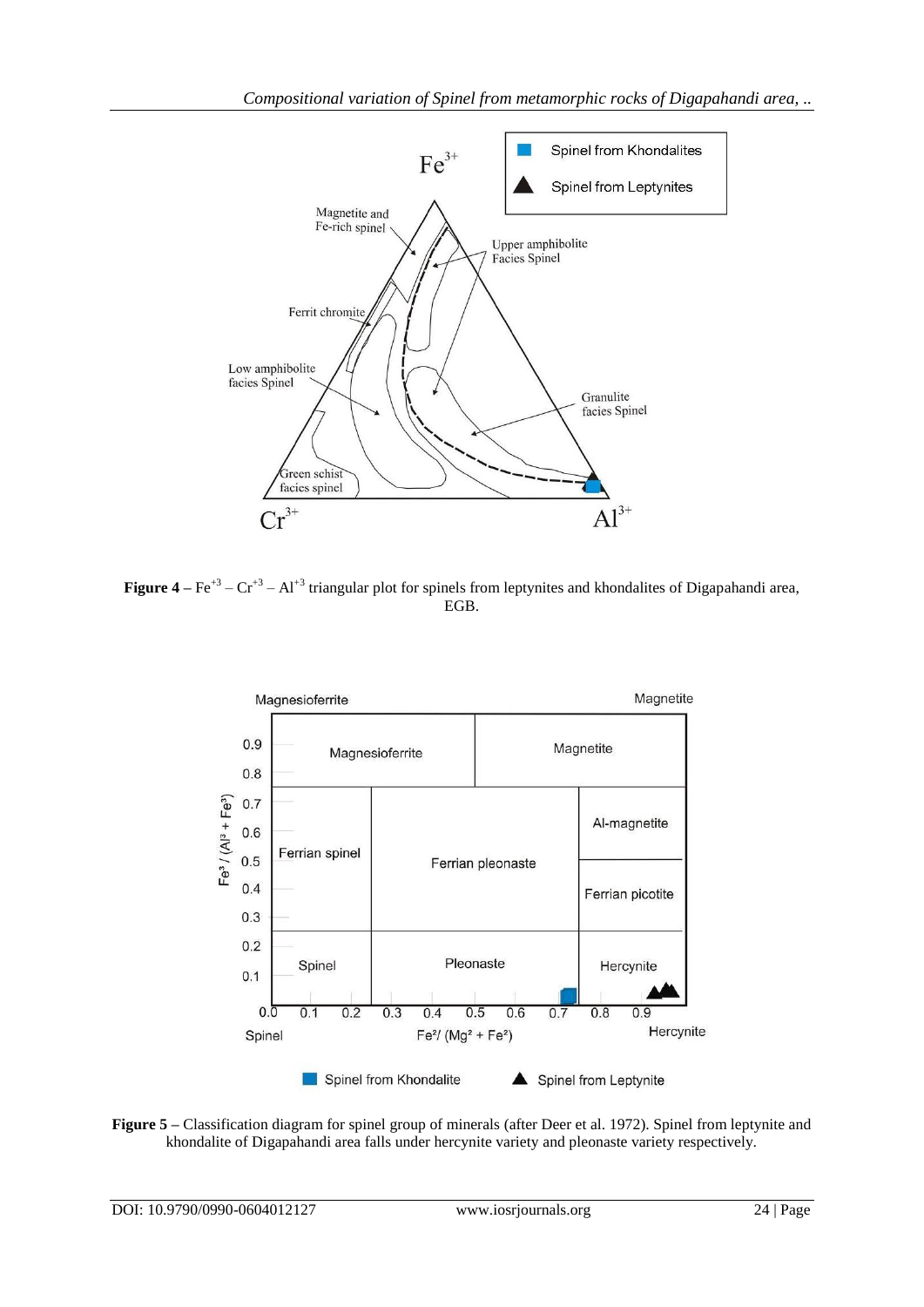

**Figure 6** – **B**inary plot for the spinels from leptynite and khondalite of Digapahandi area. (a) Al<sup>+3</sup> vs. Fe<sup>+3</sup> plot (b)  $Mg^{+2}$  vs. Fe<sup>+2</sup> plot. Symbol used: Triangle – Spinels from Leptynites. Square – Spinels from Khondalites.

| Rock Type        | Leptynite    |            |        |        | Khondalite |                    |       |       |        |       |
|------------------|--------------|------------|--------|--------|------------|--------------------|-------|-------|--------|-------|
| Analysis No.     | $\mathbf{1}$ | $\sqrt{2}$ | 3      | 21     | 22         | $\overline{4}$     | 5     | 13    | 24     | 44    |
| SiO <sub>2</sub> | 0.03         | 0.42       | 0.01   | 0.07   | 0.02       | 0.03               | 0.02  | 0.01  | 0.00   | 0.01  |
| TiO <sub>2</sub> | 0.00         | 0.00       | 0.06   | 0.00   | 0.00       | 0.01               | 0.03  | 0.00  | 0.00   | 0.09  |
| Al2O3            | 54.87        | 53.89      | 54.83  | 56.97  | 56.75      | 60.25              | 58.84 | 59.15 | 59.22  | 58.83 |
| Cr2O3            | 0.07         | 0.02       | 0.06   | 0.06   | 0.00       | 0.11               | 0.13  | 0.09  | 0.07   | 0.08  |
| FeO <sup>T</sup> | 44.18        | 43.21      | 43.34  | 43.04  | 43.41      | 32.69              | 33.73 | 33.63 | 34.97  | 34.08 |
| MnO              | 0.01         | 0.05       | 0.04   | 0.10   | 0.12       | 0.07               | 0.01  | 0.04  | 0.08   | 0.09  |
| MgO              | 1.01         | 1.01       | 0.79   | 1.36   | 1.33       | 6.88               | 6.28  | 6.42  | 6.29   | 6.26  |
| CaO              | 0.02         | 0.01       | 0.01   | 0.00   | 0.03       | 0.02               | 0.02  | 0.01  | 0.00   | 0.00  |
| ZnO              | 1.12         | 1.03       | 0.90   | 0.72   | 0.72       | 0.02               | 0.05  | 0.00  | 0.04   | 0.05  |
| Na2O             | 0.05         | 0.03       | 0.04   | 0.02   | 0.05       | 0.03               | 0.00  | 0.05  | 0.06   | 0.00  |
| K <sub>2</sub> O | 0.00         | 0.00       | 0.02   | 0.01   | 0.00       | 0.01               | 0.00  | 0.01  | 0.00   | 0.00  |
| $\Sigma$ Oxides  | 101.35       | 99.68      | 100.08 | 102.36 | 102.42     | 100.10             | 99.10 | 99.41 | 100.73 | 99.49 |
|                  |              |            |        |        |            | Cation calculation |       |       |        |       |
| Si               | 0.001        | 0.012      | 0.000  | 0.002  | 0.000      | 0.001              | 0.001 | 0.000 | 0.000  | 0.000 |
| Ti               | 0.000        | 0.000      | 0.001  | 0.000  | 0.000      | 0.000              | 0.001 | 0.000 | 0.000  | 0.002 |
| Al               | 1.863        | 1.859      | 1.883  | 1.901  | 1.894      | 1.956              | 1.942 | 1.943 | 1.927  | 1.936 |
| Cr               | 0.002        | 0.000      | 0.001  | 0.001  | 0.000      | 0.002              | 0.003 | 0.002 | 0.002  | 0.002 |
| Fe3              | 0.137        | 0.117      | 0.115  | 0.095  | 0.108      | 0.041              | 0.053 | 0.058 | 0.075  | 0.058 |
| Fe <sub>2</sub>  | 0.928        | 0.941      | 0.941  | 0.924  | 0.920      | 0.712              | 0.737 | 0.726 | 0.732  | 0.738 |
| Mn               | 0.000        | 0.001      | 0.001  | 0.002  | 0.003      | 0.002              | 0.000 | 0.001 | 0.002  | 0.002 |
| Mg               | 0.043        | 0.044      | 0.034  | 0.057  | 0.056      | 0.283              | 0.262 | 0.267 | 0.259  | 0.261 |
| Ca               | 0.001        | 0.000      | 0.000  | 0.000  | 0.001      | 0.001              | 0.001 | 0.000 | 0.000  | 0.000 |
| Zn               | 0.024        | 0.022      | 0.019  | 0.015  | 0.015      | 0.000              | 0.001 | 0.000 | 0.001  | 0.001 |
| Na               | 0.003        | 0.001      | 0.002  | 0.001  | 0.003      | 0.002              | 0.000 | 0.003 | 0.003  | 0.000 |
| $\bf K$          | 0.000        | 0.000      | 0.001  | 0.000  | 0.000      | 0.000              | 0.000 | 0.000 | 0.000  | 0.000 |
| $\Sigma$ Cations | 3.002        | 2.997      | 2.998  | 2.998  | 3.000      | 3.000              | 3.001 | 3.000 | 3.001  | 3.000 |

**Table 1.** Representative mineral chemistry of spinel from leptynites and khondalites of Digapahandi area.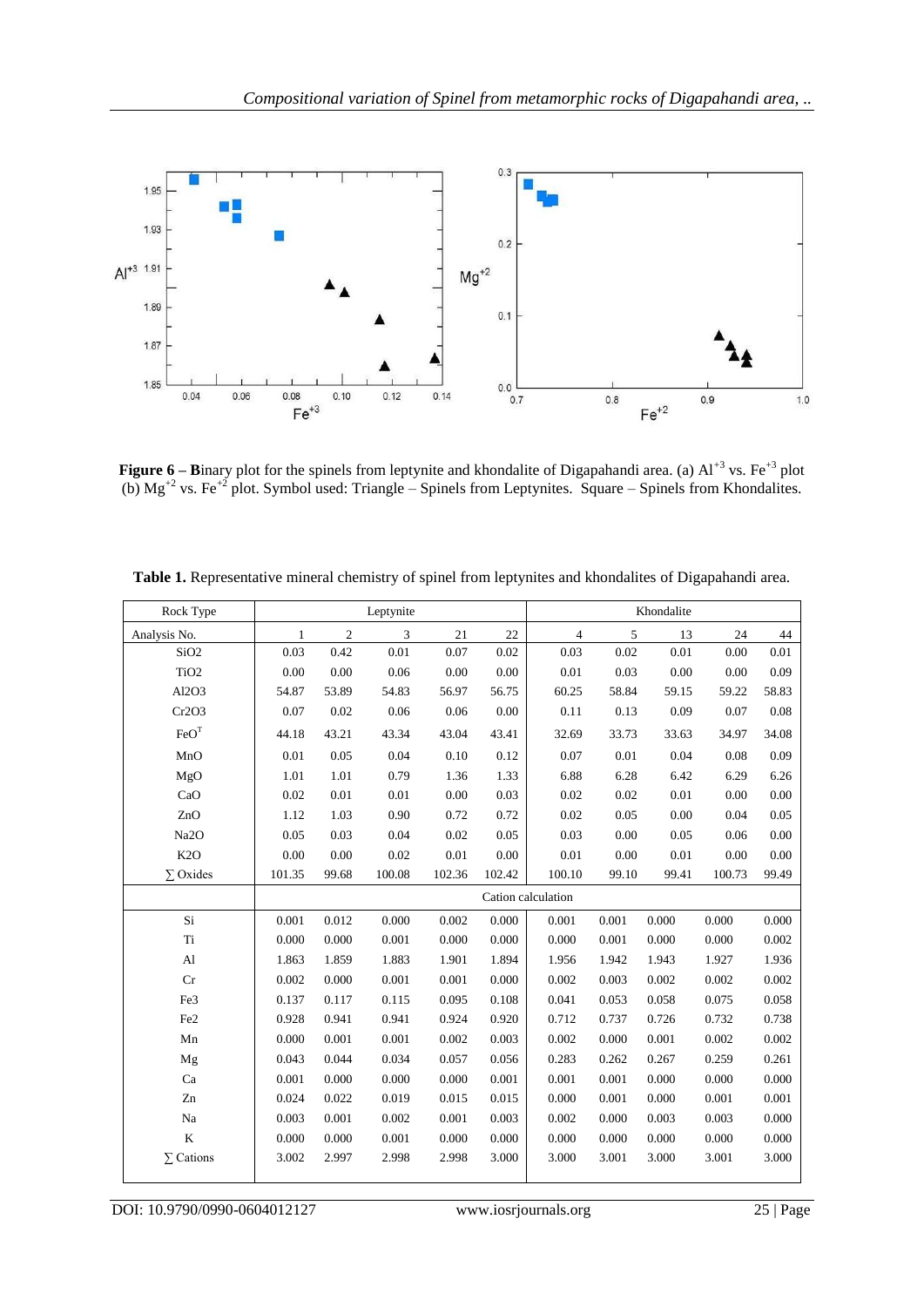| $X_{Mg}$   | 0.039 | 0.040 | 0.031 | 0.053 | 0.052 | 0.273 | 0.249 | 0.254 | 0.243 | 0.247 |
|------------|-------|-------|-------|-------|-------|-------|-------|-------|-------|-------|
| $X_{Zn}$   | 0.021 | 0.020 | 0.017 | 0.014 | 0.014 | 0.000 | 0.001 | 0.000 | 0.001 | 0.001 |
|            |       |       |       |       |       |       |       |       |       |       |
| hercynite  | 87.29 | 88.22 | 89.43 | 88.60 | 88.17 | 70.50 | 72.24 | 71.56 | 71.77 | 72.25 |
| spinel     | 4.07  | 4.15  | 3.27  | 5.51  | 5.37  | 27.99 | 25.69 | 26.30 | 25.37 | 25.49 |
| magnetite  | 6.40  | 5.54  | 5.47  | 4.44  | 5.02  | 1.49  | 1.97  | 2.13  | 2.79  | 2.15  |
| gahnite    | 2.24  | 2.09  | 1.84  | 1.45  | 1.43  | 0.03  | 0.10  | 0.00  | 0.08  | 0.11  |
|            |       |       |       |       |       |       |       |       |       |       |
| $Fe/Fe+Mg$ | 0.96  | 0.96  | 0.97  | 0.94  | 0.94  | 0.72  | 0.74  | 0.73  | 0.74  | 0.74  |
| Fe3/Al+Fe3 | 0.07  | 0.06  | 0.06  | 0.05  | 0.05  | 0.02  | 0.03  | 0.03  | 0.04  | 0.03  |

### **VI. Discussion And Conclusion**

The mode of occurrence of spinel from leptynite and khondalite of Digapahandi area of EGB is quite distinct and is evident from field and petrographic study. As per  $\text{Fe}^{+3}$ ,  $\text{Al}^{+3}$  and  $\text{Cr}^{+3}$  ternary discrimination plot (after Saumur and Hattori 2013) all the spinel from study area falls under the granulite facies metamorphic zone (Figure 4). According to Cesare (1994) hercynite formed at low pressure high temperature condition of granulite facies or upper amphibolites facies of regional and contact metamorphism, where hercynites are supposed to be formed from Fe-staurolite or Fe-cordierite when they get react with alumina-silicate rocks. The Zn content of spinel thought to be contributed from Zn rich staurolite or biotite or sphalerite (Cesare 1994) as Zn easily substitute the  $Fe^{+2}$  during granulite facies metamorphism. Generally the presence of spinel-quartz assemblages advocate towards the temperature dominance metamorphism (Barbosa et al. 2006) and are also an indication to UHT metamorphism (Morimoto et al. 2004). Nichols et al. (1992) pointed out that increasing Zn content in spinel with quartz lowered the stability temperature. Similarly, according to Santosh et al. (2006) low Zn spinels in equilibrium with quartz formed at ultra-high temperature conditions while the high Zn spinels formed during retrograde stage.

Based upon the above study it can be concluded that the diverse mode of occurrence of spinels among leptynite and khondalite of Digapahandi area of EGB is not only due to the difference in the bulk rock composition but also due to the different metamorphic conditions suffered by the rocks. The spinels in khondalite might have been formed during the peek-metamorphic condition whereas spinels in leptynites may be originated during the retrograde metamorphic stage.

#### **Acknowledgements**

The Author (SM) is thankful to Director, NIT Raipur for financial support through institute research fellowship. The authors are thankful to the Head, Department of Applied Geology for lab facilities. We are also grateful to Prof. S C Patel and technical staff from EPMA Lab, IIT Bombay for their kind assistance on microprobe analysis.

#### **References**

- [1]. Barbosa, J., Nicollet, C., Leite, C., Kienast, J.R., Fuck, R.A. and Macedo, E.P. (2006). Hercynite-quartz-bearing granulites from Brejes Dome area, Jequi Block, Bahia, Brazil: Influence of charnockite intrusion on granulite facies metamorphism. Lithos, 92, 537–556, doi: 10.1016/j.lithos.2006.03.064.
- [2]. Bhowmik, S.K. (1997). Multiple episodes of tectonothermal processes in the Eastern Ghats granulite belt. Proceedings of the Indian Academy of Sciences - Earth and Planetary Sciences, 106, 131–146, doi: 10.1007/BF02839285.
- [3]. Cesare, B. (1994). Hercynite as the product of staurolite decomposition in the contact aureole of Vedrette di Ries, eastern Alps, Italy. Contributions to Mineralogy and Petrology, 116, 239–246, doi: 10.1007/BF00306495.
- [4]. Chetty, T.R.K. (2001). The Eastern Ghats Mobile Belt, India: A collage of juxtaposed Terranes. Gondwana Research, 319–328.
- [5]. Dobmeier, C.J., and Raith, M. M. (2003). Crustal architecture and evolution of the Eastern Ghats Belt and adjacent regions of India. Geological Society, London, Special Publications, 206(1), 145–168[. doi.org/10.1144/GSL.SP.2003.206.01.09](https://doi.org/10.1144/GSL.SP.2003.206.01.09)
- [6]. Farahat, E.S. (2008). Chrome-spinels in serpentinites and talc carbonates of the El Ideid-El Sodmein District, central Eastern Desert, Egypt: their metamorphism and petrogenetic implications. Chemie der Erde - Geochemistry, 68, 193–205, doi: 10.1016/j.chemer.2006.01.003.
- [7]. Ferracutti, G.R., Gargiulo, M.F., Ganuza, M.L., Bjerg, E.A. And Castro, S.M. (2015). Determination of the spinel group endmembers based on electron microprobe analyses. Mineralogy and Petrology, 109, 153-160, doi: 10.1007/s00710-014-0363-1.
- [8]. Saumur, B. M. and Hattori K. (2013). Zoned Cr-spinel and ferritchromite alteration in forearc mantle serpentinites of the Rio San Juan Complex, Dominican Republic. Mineralogical Magazine, 77 (1): 117-136. doi.org/10.1180/minmag.2013.077.1.11